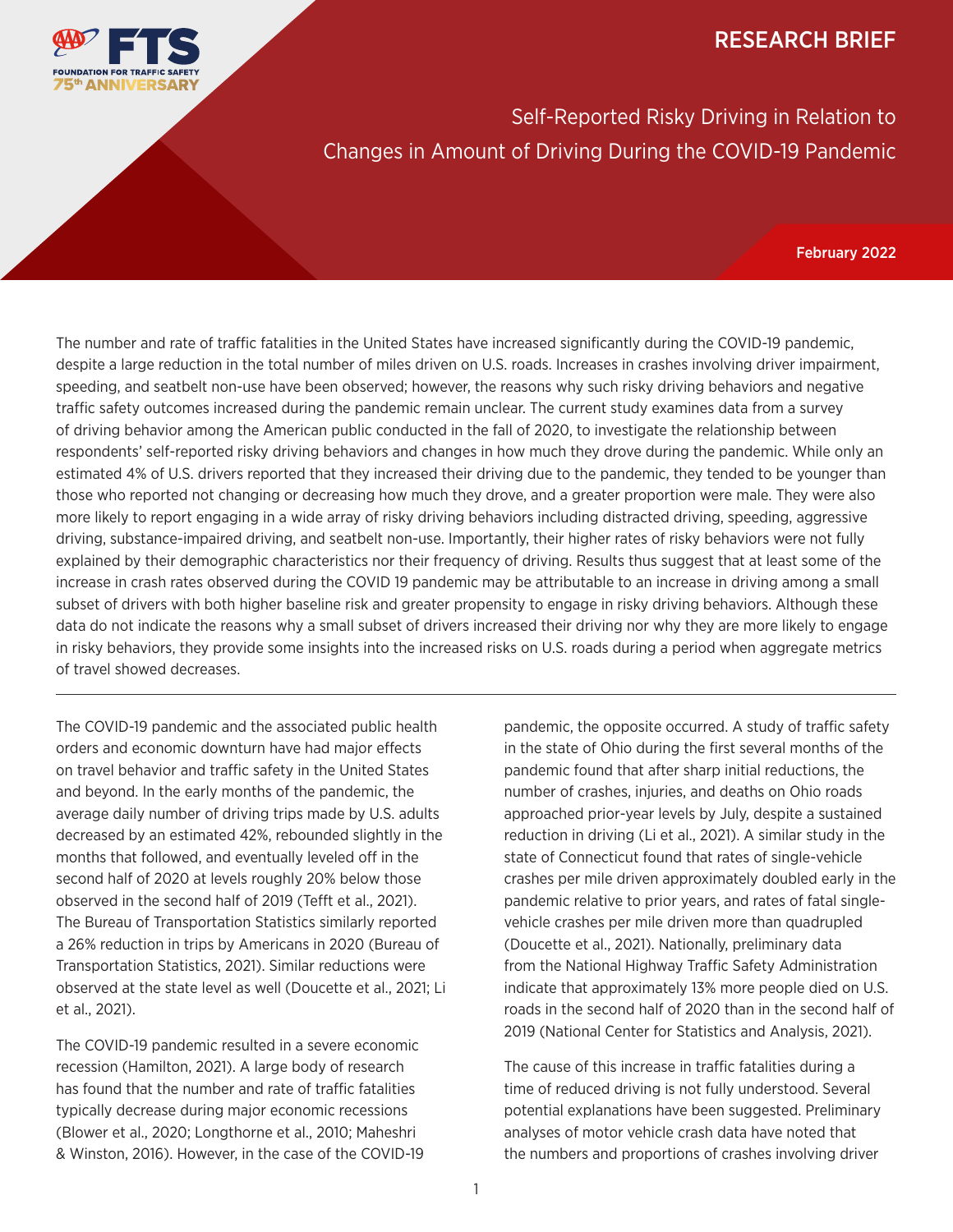impairment, speeding, and non-use of seatbelts have increased (National Center for Statistics and Analysis, 2021; Office of Behavioral Safety Research, 2021; Thomas et al., 2020). The Governors Highway Safety Association (2020) has cited a reduction in traffic law enforcement as another possible contributing factor. While these and other factors may have contributed to the increasing number and rate of traffic fatalities observed in 2020, existing research has not elucidated why such risky driving behaviors and negative traffic safety outcomes increased during the COVID-19 pandemic. The current study seeks to provide some additional insight into this question by examining data from a large annual survey of self-reported driving behavior of the American public conducted in the fall of 2020.

## METHODS

The current study examined the association of the frequency of engagement in self-reported risky driving behaviors within the past 30 days and changes in frequency of driving during the COVID-19 pandemic among a sample of U.S. drivers aged 16 years and older who participated in the AAA Foundation's 2020 Traffic Safety Culture Index survey (AAA Foundation for Traffic Safety, 2021). Data were collected between October 23 and November 23, 2020, from a sample of 2,888 licensed drivers who reported having driven in the past 30 days (hereafter referred to as "licensed active drivers").

The current study examined respondents' self-reported frequency of engagement in the following behaviors in the 30 days before survey participation:

- Talking on a hand-held cellphone while driving (hereafter "talking on cellphone")
- Reading a text message or email while driving ("reading text messages")
- Typing a text message or email while driving ("typing text messages")
- Driving  $\geq$  15 miles per hour (mph) over the speed limit on a freeway ("speeding on freeways")
- Driving ≥10 mph over the speed limit on a residential street ("speeding on residential streets")
- Driving through a light that had just turned red when they could have stopped safely ("running red lights")
- Switching lanes quickly and/or very close behind another car ("changing lanes aggressively")
- Driving when they were so tired that they had a hard time keeping their eyes open ("drowsy driving")
- Driving without wearing their seatbelt ("unbelted driving")
- $\blacksquare$  Driving after drinking enough alcohol that they thought their alcohol level might have been over the legal limit ("alcohol-impaired driving")
- Driving within an hour after using marijuana ("driving after using marijuana").

Respondents were asked to report whether they had performed each of these behaviors "regularly," "fairly often," "a few times," "just once," or "never." In the current study responses were dichotomized as any engagement in the behavior in the past 30 days versus none.

Respondents' engagement in each of these behaviors was examined in relation to whether they reported having decreased their driving, not changed how much they drove, or increased their driving due to the COVID-19 pandemic. Analyses controlled for potential confounding due to factors including age, sex, educational attainment, and race and ethnicity. The number of days that each respondent reported driving in a typical 7-day week was also included to account for differences in frequency of driving that might create differences in opportunity to engage in the behaviors of interest. Ratios of the prevalence of each behavior ("prevalence ratios") among drivers who decreased or increased their driving compared with drivers who did not change how much they drove, adjusted for the confounders previously mentioned, were estimated using Poisson regression (Zou, 2004; Chen et al., 2018). The data were weighted to account for each respondent's probability of being invited to participate in the survey and for differences in probability of participating among those who were invited (AAA Foundation for Traffic Safety, 2021). All analyses were performed on the weighted data using Stata version 17.0 (StataCorp LP, College Station, Texas).

### RESULTS

Overall, 1,700 respondents (weighted to represent 60% of licensed active drivers in the U.S.) reported having reduced their driving; 1,064 (weighted 36% of licensed active drivers) reported not changing how much they drove; and 124 (weighted 4% of licensed active drivers) reported having increased their driving because of the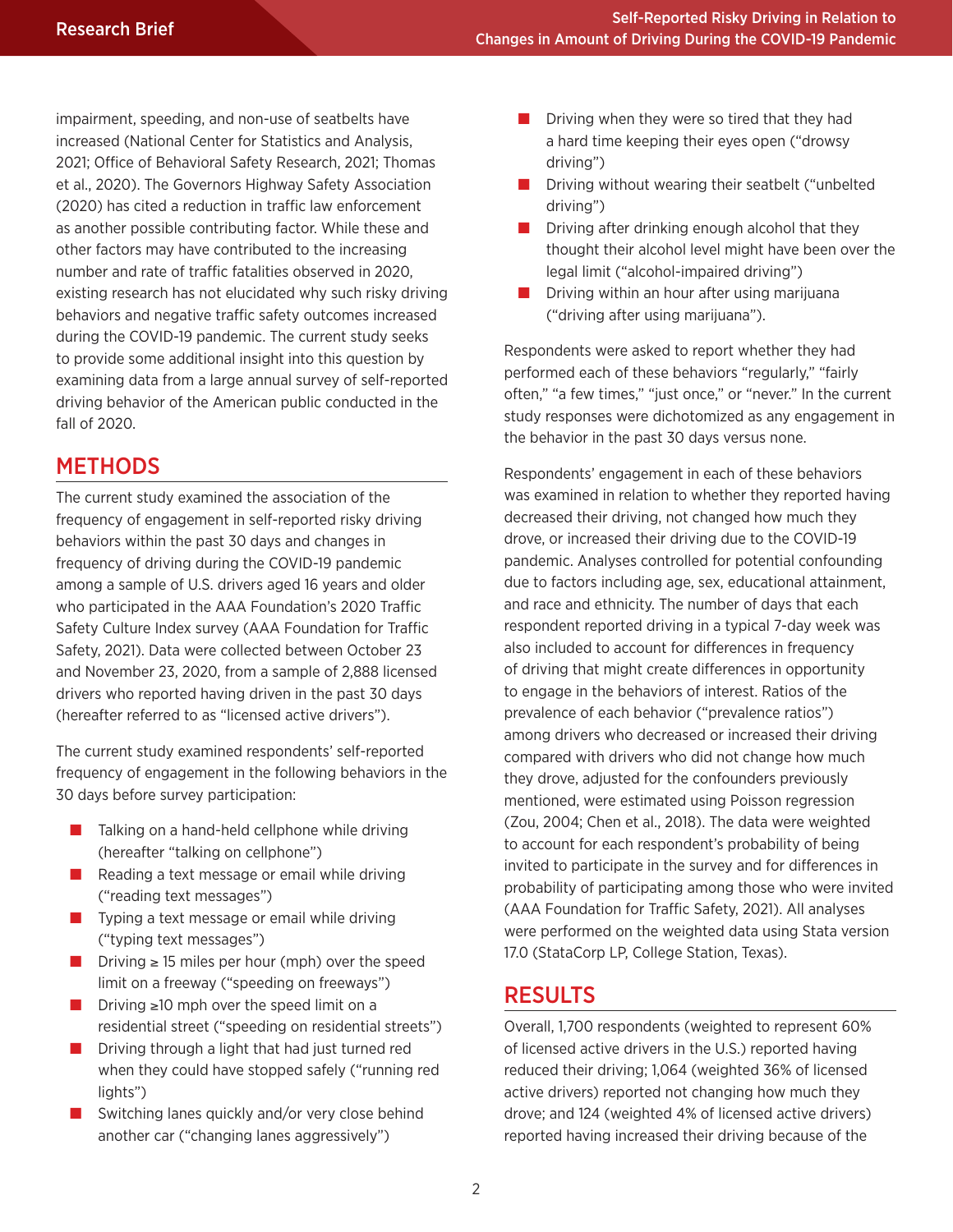COVID-19 pandemic. Table 1 shows the demographic characteristics of these three groups. Those who reported reducing their driving and those who reported no change in their driving were similar in age (median 50 years for both) while those who reported increasing their driving tended to be markedly younger (median 39 years; interquartile range [IQR] 28–51). Males comprised 64% of drivers who increased their driving due to the pandemic, compared with 56% of those who did not change how much they drove and 44% of those who reduced their driving. Education levels differed between groups, but not in a clear, systematic manner. The proportion of drivers who identified as a race other than non-Hispanic white was greatest among those who reported increasing their driving due to the pandemic and lowest among those who reported having not changed how much they were driving. Drivers who reported decreasing their driving due to the pandemic reported driving the fewest days per week (median 5, IQR 3–6), while those who reported increasing their driving reported driving the most days per week (median 7, IQR 5–7).

Table 1. Characteristics of Drivers Who Reported That They Reduced, Did Not Change, or Increased Their Driving Due to the COVID-19 Pandemic, Sample of 2,888 Licensed Active Drivers Aged 16 Years and Older, United States, October–November 2020.

|                                      | <b>Reduced Driving</b><br>$(n=1,700)$ | No Change<br>$(n=1,064)$ | <b>Increased Driving</b><br>$(n=124)$ |  |
|--------------------------------------|---------------------------------------|--------------------------|---------------------------------------|--|
| Age                                  |                                       |                          |                                       |  |
| Median (interquartile range)         | $50(35-63)$                           | $50(32-61)$              | 39 (28-51)                            |  |
| Sex                                  |                                       |                          |                                       |  |
| Male                                 | 44                                    | 56                       | 64                                    |  |
| Female                               | 56                                    | 44                       | 36                                    |  |
| <b>Highest Level of Education</b>    |                                       |                          |                                       |  |
| High school or below                 | 28                                    | 44                       | 40                                    |  |
| Some college                         | 31                                    | 32                       | 20                                    |  |
| Bachelor's degree or higher          | 41                                    | 24                       | 40                                    |  |
| <b>Race and Ethnicity</b>            |                                       |                          |                                       |  |
| White non-Hispanic                   | 64                                    | 75                       | 55                                    |  |
| Black non-Hispanic                   | 11                                    | 9                        | 11                                    |  |
| Hispanic (any race)                  | 16                                    | 11                       | 18                                    |  |
| Other race or multiple races         | 9                                     | 5                        | 16                                    |  |
| <b>Typical Days Driving per Week</b> |                                       |                          |                                       |  |
| Median (interquartile range)         | $5(3-6)$                              | $6(5-7)$                 | $7(5-7)$                              |  |

Note: All values except age and typical days driving per week are column percentages. All values except sample size are based on weighted data.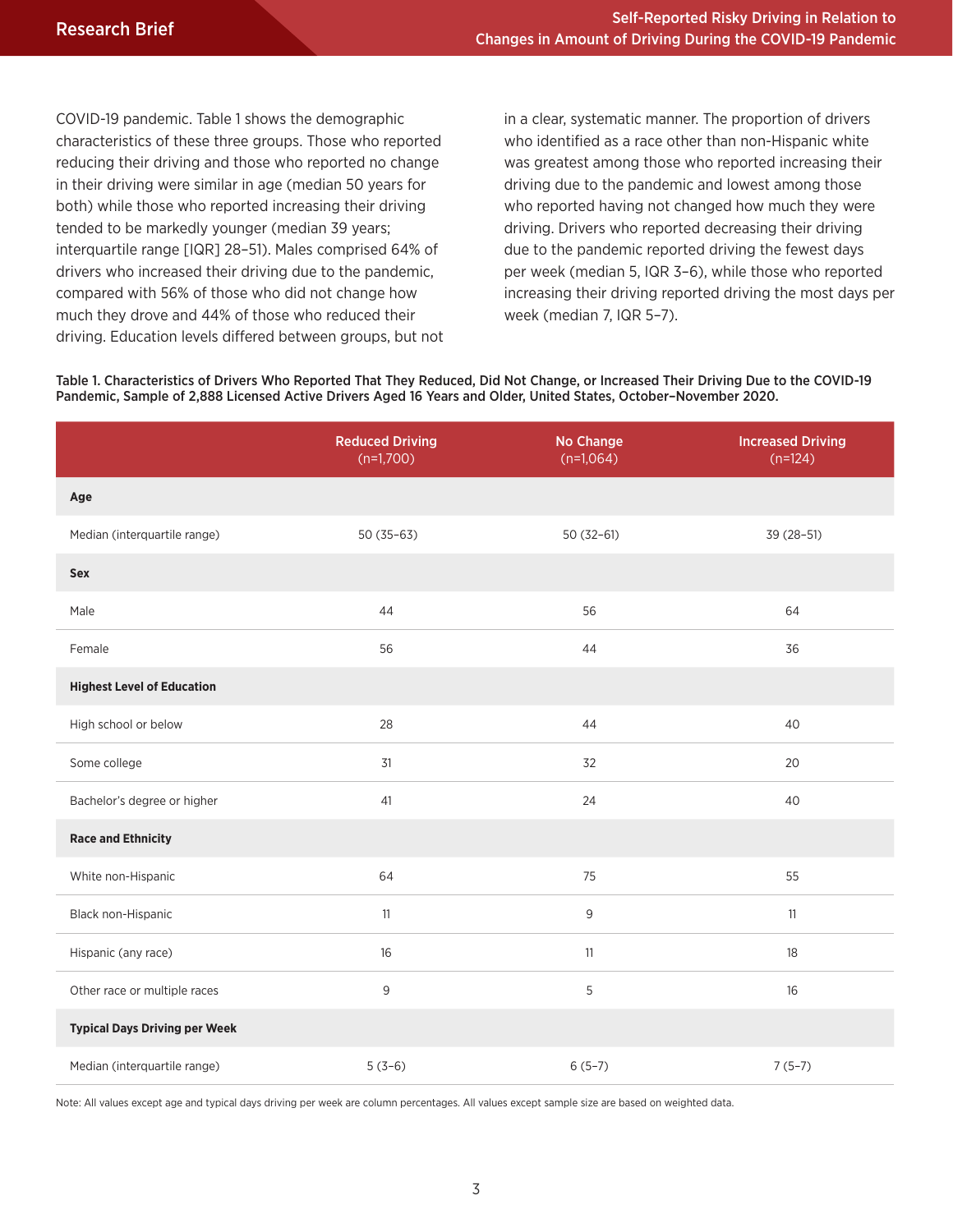Table 2 shows the weighted percentage of drivers in each group who reported engaging in each behavior of interest at least once in the past 30 days, without adjustment for confounders. For every behavior examined, the percentage of drivers who reported engaging in the behavior at least once was highest among those who increased their driving due to the pandemic. The

prevalence of reported engagement in distracted, drowsy, and unbelted driving behaviors were lowest among drivers who reduced their driving due to the pandemic. The prevalence of reported engagement in aggressive and potentially impaired driving behaviors were similar among those who reduced their driving and those who did not change how much they drove due to the pandemic.

Table 2. Percentage of Drivers Who Reported Engaging in Various Driving Behaviors within the Past 30 Days in Relation to Whether They Reduced, Did Not Change, or Increased Their Driving Due to the COVID-19 Pandemic, Sample of 2,888 Licensed Active Drivers Aged 16 Years and Older, United States, October–November 2020.

|                                 | <b>Reduced Driving</b><br>$(n=1,700)$ | <b>No Change</b><br>$(n=1,064)$ | <b>Increased Driving</b><br>$(n=124)$ |
|---------------------------------|---------------------------------------|---------------------------------|---------------------------------------|
| Talking on cellphone            | 34                                    | 42                              | 43                                    |
| Reading text messages           | 31                                    | 36                              | 50                                    |
| Typing text messages            | 20                                    | 25                              | 40                                    |
| Speeding on freeways            | 45                                    | 44                              | 65                                    |
| Speeding on residential streets | 35                                    | 34                              | 51                                    |
| Running red lights              | 25                                    | 25                              | 45                                    |
| Changing lanes aggressively     | 19                                    | 22                              | 43                                    |
| Drowsy driving                  | 16                                    | 19                              | 21                                    |
| Unbelted driving                | 9                                     | 17                              | 21                                    |
| Alcohol-impaired driving        | 5                                     | $\overline{7}$                  | 13                                    |
| Driving after using marijuana   | $\overline{4}$                        | 4                               | 13                                    |

Note: All values are percentages and are based on weighted data.

Table 3 shows the ratios of the adjusted proportions of drivers who reported engaging in each of the behaviors of interest among those who reduced or increased their driving due to the pandemic relative to those who did not change how much they drove. Compared with drivers who reported that they did not change how much they drove due to the pandemic, those who reported reducing their driving were 33% less likely to report having driven without wearing their seatbelt at any time in the past 30 days. They were also slightly more likely to report having sped on freeways. No other comparisons were statistically significant for this group.

In contrast, compared with drivers who did not change how much they drove due to the pandemic, those who increased their driving were 27% more likely to report having read text messages, 38% more likely to have typed text messages, 40% more likely to have sped on freeways and on residential streets, 67% more likely to have run a red light, 86% more likely to have changed lanes aggressively, more than twice as likely to have driven when they believed their blood alcohol concentration might have exceeded the legal limit, and nearly three times as likely to have driven within an hour after using marijuana at least once in the past 30 days.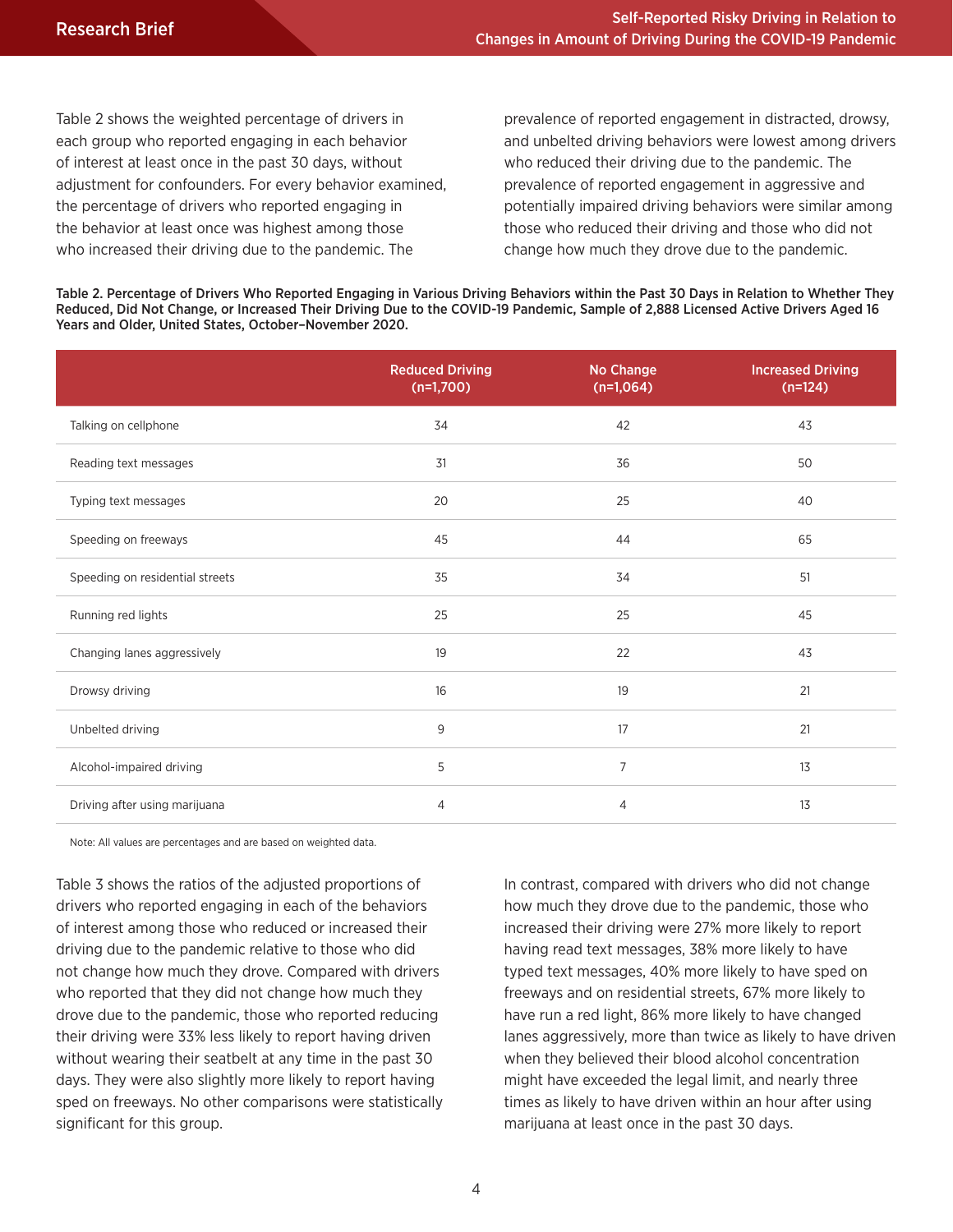Table 3. Ratios of Adjusted Proportions of Drivers Who Reported Engaging in Various Driving Behaviors within the Past 30 Days Among Drivers Who Increased or Reduced Their Driving Due to the COVID-19 Pandemic Relative to Drivers Who Did Not Change How Much They Drove, Sample of 2,888 Licensed Active Drivers Aged 16 Years and Older, United States, October–November 2020.

|                                  | <b>Reduced Driving</b><br>vs. No Change |                                            | <b>Increased Driving</b><br>vs. No Change |                 |
|----------------------------------|-----------------------------------------|--------------------------------------------|-------------------------------------------|-----------------|
|                                  |                                         | Prevalence Ratio (95% Confidence Interval) |                                           |                 |
| Talking on cellphone             | 0.96                                    | $(0.84 - 1.09)$                            | 1.00                                      | $(0.75 - 1.33)$ |
| Reading text messages            | 1.07                                    | $(0.94 - 1.23)$                            | 1.27                                      | $(1.01 - 1.60)$ |
| Typing text messages             | 1.02                                    | $(0.84 - 1.23)$                            | 1.38                                      | $(1.01 - 1.88)$ |
| Speeding on freeways             | 1.13                                    | $(1.00 - 1.26)$                            | 1.40                                      | $(1.16 - 1.69)$ |
| Speeding on residential streets  | 1.14                                    | $(0.99 - 1.31)$                            | 1.40                                      | $(1.08 - 1.80)$ |
| Running red lights               | 1.08                                    | $(0.90 - 1.30)$                            | 1.67                                      | $(1.25 - 2.23)$ |
| Changing lanes aggressively      | 1.10                                    | $(0.90 - 1.33)$                            | 1.86                                      | $(1.37 - 2.52)$ |
| Drowsy driving                   | 1.03                                    | $(0.82 - 1.29)$                            | 1.01                                      | $(0.61 - 1.69)$ |
| Alcohol-impaired driving         | 0.99                                    | $(0.68 - 1.46)$                            | 2.09                                      | $(1.11 - 3.92)$ |
| Driving after using marijuana    | 1.13                                    | $(0.70 - 1.83)$                            | 2.90                                      | $(1.34 - 6.30)$ |
| Driving without wearing seatbelt | 0.67                                    | $(0.52 - 0.87)$                            | 1.31                                      | $(0.80 - 2.14)$ |

### **DISCUSSION**

The COVID-19 pandemic has led to major changes in travel in the United States and around the world. However, while the number of miles driven in the United States decreased substantially in 2020 relative to previous years, the number and rate of traffic fatalities increased substantially (National Center for Statistics and Analysis, 2021). Previous studies sought to identify crash scenarios, drivers, victims, and contributing factors that changed in prevalence in 2020 relative to 2019 (National Center for Statistics and Analysis, 2021; Office of Behavioral Safety Research, 2021; Thomas et al., 2020), and found many troubling changes. The mechanisms underlying those changes remained elusive, however. The current study sought to investigate whether the pandemic led to safetyrelevant changes in the composition of drivers on the road, and found some suggestive evidence that it may have.

Results indicate that approximately three in five drivers reported that the pandemic led them to reduce how much they drove. These drivers who reduced their driving were generally middle-aged and were disproportionately female, a group with comparatively low risk of fatal crash involvement (Li et al., 1998). Furthermore, results indicate that even after adjustment for demographic characteristics and frequency of driving, drivers who reported having reduced their driving due to the pandemic were significantly less likely than others to drive without wearing their seatbelt. If drivers who reduced their driving in response to the pandemic were disproportionately female, middle-aged, and more likely to wear seatbelts at all times, then a reduction in this group's contribution to the total driving exposure of the entire population would be expected to lead to an increase in the overall rate of traffic fatalities per mile driven, albeit not in the absolute number of fatalities.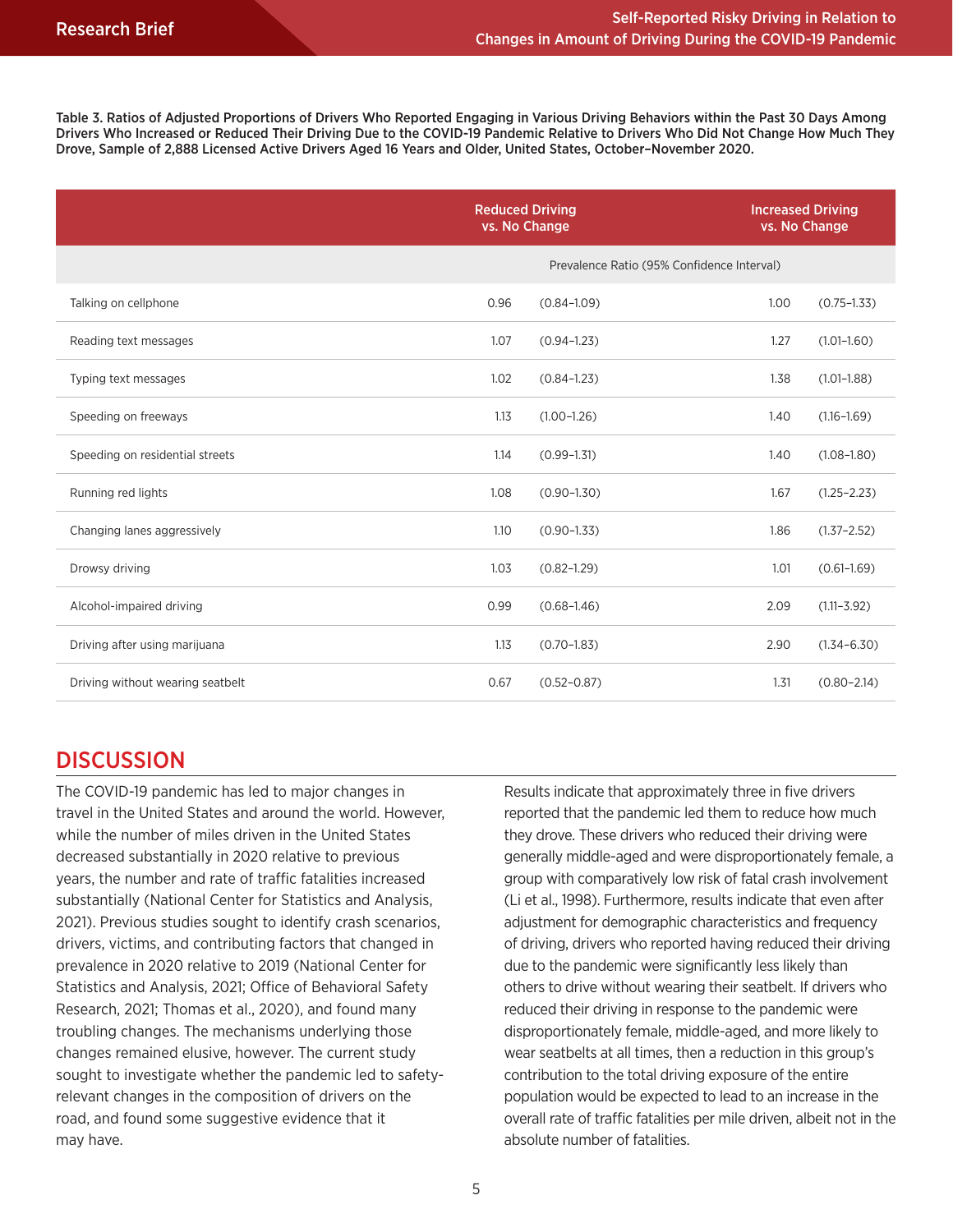In addition, a small segment of the population approximately 4% of drivers—reported that the pandemic led them to increase the amount that they drove. These drivers were predominantly younger than those who reduced their driving and those who did not change how much they drove during the pandemic, and a greater proportion of them were male. This suggests, even if only on the basis of demographic patterns, that those who increased their driving were likely higher-risk drivers (Li et al., 1998; Tefft, 2017). Moreover, drivers who reported increasing their driving due to the pandemic were more likely to report engaging in a wide array of risky driving behaviors including distracted driving, speeding, aggressive driving, substance-impaired driving, and driving without wearing a seatbelt, among others. This remained true even after controlling for their demographic characteristics and frequency of driving. If higher-risk drivers accounted for a greater share of total driving exposure during the pandemic than they did previously, this would be expected to result in an increase in the rate of traffic fatalities per mile driven, and possibly also an increase in the absolute number of fatalities.

Other studies have observed increases in the proportion of crashes or crash fatalities that involved speeding, alcohol or drug use, and non-use of seatbelts (Governors Highway Safety Association, 2020; National Center for Statistics and Analysis, 2021; Office of Behavioral Safety Research, 2021; Thomas et al., 2020). However, the mechanisms underlying these increases had not previously been elucidated. The current study suggests that at least some portion of these shifts is attributable to an increase in driving among a subset of drivers who have a propensity to engage in these behaviors. It is possible that drivers who increased the amount that they drove in response to the pandemic might have also increased their own frequency of engagement in these risky driving behaviors. The cross-sectional nature of the current study precludes a definitive determination of whether drivers who increased their driving during the pandemic were already riskier than average, or whether they increased their risky driving behaviors during the pandemic, or both. However, what is clear is that a small subset of the driving population increased their driving during the pandemic, that these drivers were members of demographic groups with higher average risk, and that they were also more likely to engage in risky driving behaviors above and beyond that which is explained by their demographic characteristics.

While the mechanisms responsible for the observed associations are unclear, other research suggests some possibilities. It is possible that many of the individuals who were willing to travel—and even increase their travel despite the health risks associated with the pandemic were already more willing than average to take other risks. There is some limited evidence that such factors might be at play. A recent study of young drivers in the state of Alabama found that those with greater prosocial tendencies reduced their driving more than those with lower prosocial tendencies during the pandemic (Stavrinos et al., 2020). Relatedly, several studies have documented the tendency of high-risk behavior to beget other high-risk behaviors (Jørgenrud et al., 2018; Kelley-Baker et al., 2021; Lawton et al., 1997). In the current context, it is possible that incurring the increased health risks associated with increasing travel during the pandemic increased these individuals' willingness to take additional risks, including while driving. Alternatively, risk homeostasis theory (Wilde, 1982) and the related task difficulty homeostasis theory (Fuller, 2005; Fuller et al., 2008) provide additional plausible explanations. With less traffic on the roads during the pandemic (Tefft et al., 2021), drivers' perceptions of the risk and difficulty of the driving task were likely reduced relative to typical pre-pandemic driving situations, enabling them to perform more risk-increasing behaviors while perceiving themselves to be operating within a level of risk (Wilde, 1982) or task difficulty (Fuller, 2005; Fuller et al., 2008) that they find comfortable. Finally, there is also evidence that the prevalence of a number of non-driving-related negative health behaviors increased during the pandemic (Knell et al., 2020; Pollard et al., 2020; Reger et al., 2020; Simone et al., 2021; Yard et al., 2021; Zajacova et al., 2020); it is possible that risky driving behaviors may be part of a constellation of health risk behaviors with shared underlying causes such as stress, anxiety, or depression. The current data do not allow for a rigorous evaluation of these hypotheses; they merely provide some possible mechanisms for the observed pattern of results.

This study has several limitations that should be noted. Although great care was taken to obtain a representative sample of the U.S. population, results could be biased if participants' willingness to participate in the survey was correlated with the survey measures. In particular, results suggest that the pandemic led a small fraction of U.S. drivers to increase how much they drove. Given that this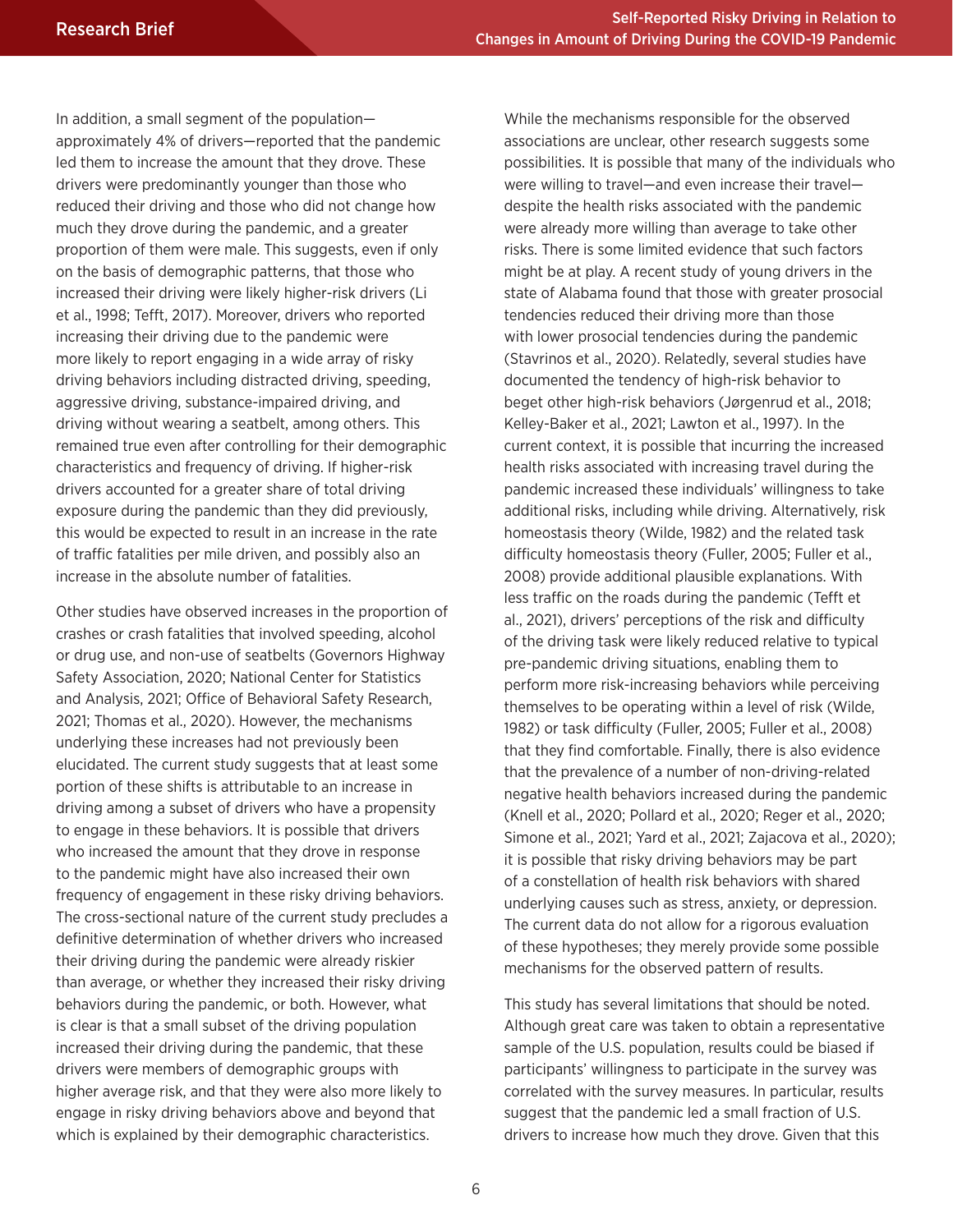subset of the population is clearly small and apparently distinctive in its characteristics, it is possible that survey respondents who increased their driving due to the pandemic might not be representative of the subset of the broader population of U.S. drivers who did so, even if the sample as a whole is reasonably representative of the U.S. population. In addition, all survey measures rely on self-report; some risky driving behaviors are likely underreported. However, there is no reason to expect the magnitude or frequency of any such measurement error to vary systematically with whether respondents increased, decreased, or did not change how much they drove due to the COVID-19 pandemic. Finally, the study included 22 statistical comparisons, and no adjustment was made to reduce the false discovery rate associated the larger number of comparisons, thus one or possibly two Type-I errors would be expected. The authors did not wish to sacrifice statistical power in the interest of minimizing the threat of an incidental Type-I error. Even if one were to assume that one or two of the 10 statistically significant differences observed were spurious associations attributable only to chance, the main finding would be essentially unchanged. A small proportion of drivers increased how much they drove due to the pandemic, and these drivers were more likely than average to engage in a wide array of risky driving behaviors.

### **CONCLUSION**

The U.S. experienced large increases in the number and rate of traffic fatalities during the COVID-19 pandemic, despite reductions in driving exposure. In a survey of U.S. drivers conducted in fall 2020, the current study finds that approximately 60% of drivers reported reducing their driving due to the pandemic. They were mostly middle-aged or older and female—a statistically saferthan-average population. A small percentage reported increasing their driving due to the pandemic; they were predominantly younger and male—a statistically higherrisk group. Moreover, those who reported reducing their driving during were the most likely to report never driving without wearing their seatbelt, and those who reported increasing their driving were more likely to report engaging in a wide array of risky driving behaviors. These differences remained even after accounting for differences in demographic characteristics and frequency of driving. While the current study is unable to determine the reasons for these differences, results suggest that the

increase in the number and rate of traffic fatalities may be attributable at least in part to differential changes in driving exposure among segments of the driving population whose safety profile also differs.

#### **REFERENCES**

AAA Foundation for Traffic Safety. (2021). 2020 Traffic Safety Culture Index (Technical Report). AAA Foundation for Traffic Safety.

Blower, D., Flannagan, C., Geedipally, S., Lord, D., & Wunderlich, R. (2020). Identification of Factors Contributing to the Decline of Traffic Fatalities in the United States from 2008 to 2012. NCHRP Research Report 928. Transportation Research Board.

Bureau of Transportation Statistics. (2021, March 16). After a Year of COVID-19, the View from BTS. www.bts.gov/dataspotlight/after-year-covid-19-view-bts

Chen, Q., Qian, L., Shi, J., & Franklin, M. (2018). Comparing performance between log-binomial and robust Poisson regression models for estimating risk ratios under model misspecification. BMC Medical Research Methodology, 18:63. doi.org/0.1186/s12874-018-0519-5

Doucette, M. L., Tucker, A., Auguste, M. E., Watkins, A., Green, C., Pereira, F. E., Borrup, K. T., Shapiro, D., & Lapidus, G. (2021). Initial impact of COVID-19's stay-at-home order on motor vehicle traffic and crash patterns in Connecticut: An interrupted time series analysis. Injury Prevention, 27(1), 3–9. doi.org/10.1136/ injuryprev-2020-043945

Fuller, R. (2005). Towards a general theory of driver behaviour. Accident Analysis & Prevention, 37(3), 461–472. doi.org/10.1016/j.aap.2004.11.003

Fuller, R., McHugh, C., & Pender, S. (2008). Task difficulty and risk in the determination of driver behaviour. European Review of Applied Psychology, 58(1), 13–21. doi. org/10.1016/j.erap.2005.07.004

Governors Highway Safety Association. (2020, April 16). Absent Traffic Jams, Many Drivers Getting More Reckless. www.ghsa.org/resources/news-releases/coronavirusreckless-driving20

Hamilton, J. (2021, July 28). Dates of U.S. recessions as inferred by GDP-based recession indicator. FRED, Federal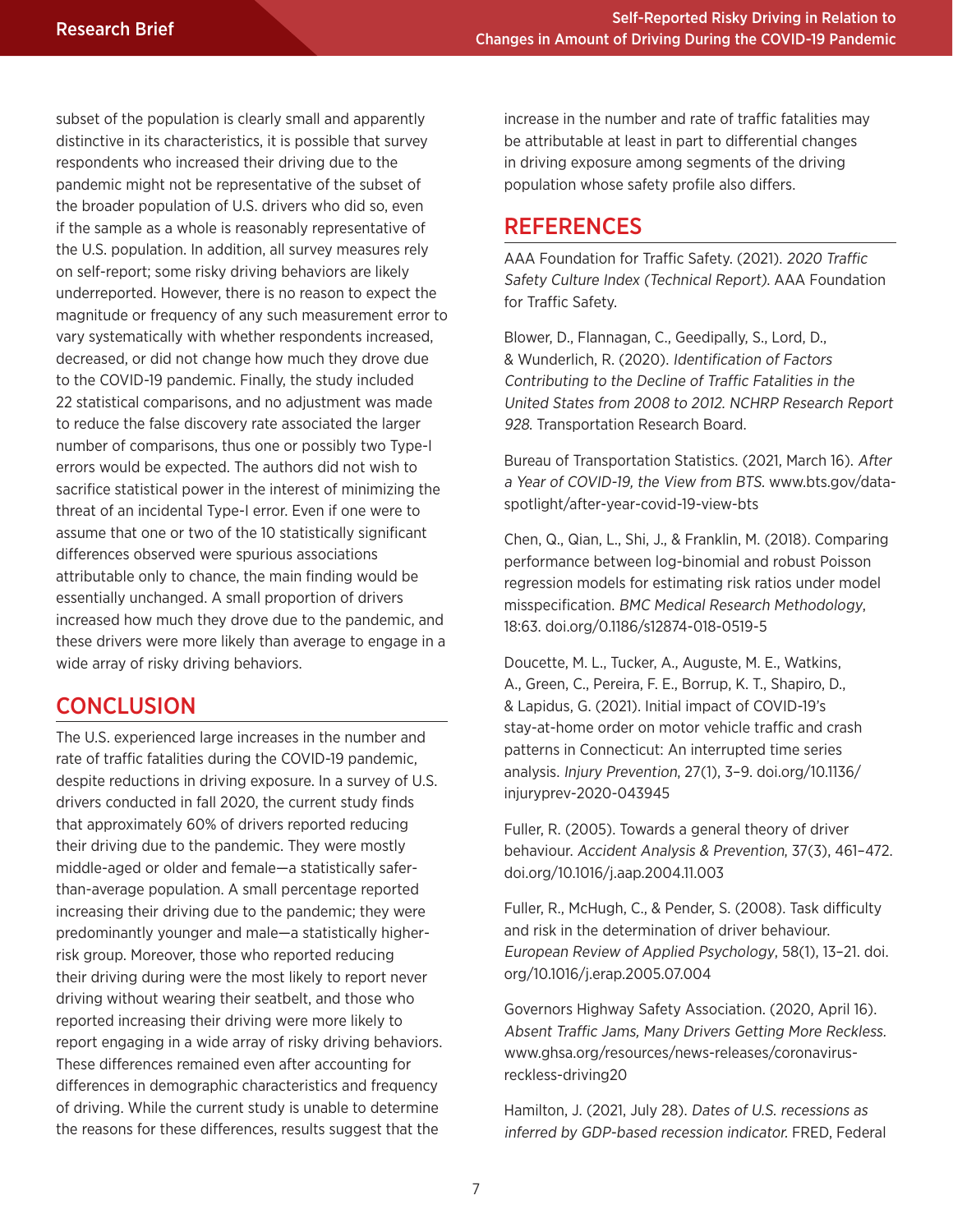Reserve Bank of St. Louis. fred.stlouisfed.org/series/ **JHDUSRGDPBR** 

Jørgenrud, B., Bogstrand, S. T., Furuhaugen, H., Jamt, R. E. G., Vindenes, V., & Gjerde, H. (2018). Association between speeding and use of alcohol and medicinal and illegal drugs and involvement in road traffic crashes among motor vehicle drivers. Traffic Injury Prevention, 19(8), 779–785. doi.org/10.1080/15389588.2018.1518577

Kelley-Baker, T., Villavicencio, L., Arnold, L. S., Benson, A. J., Anorve, V., & Tefft, B. C. (2021). Risky Driving Behaviors of Drivers Who Use Alcohol and Cannabis. Transportation Research Record, 2675(5), 339–344. doi. org/10.1177/0361198121989727

Knell, G., Robertson, M. C., Dooley, E. E., Burford, K., & Mendez, K. S. (2020). Health behavior changes during COVID-19 pandemic and subsequent "Stay-at-Home" orders. International Journal of Environmental Research and Public Health, 17(17), 6268. doi.org/10.3390/ ijerph17176268

Lawton, R., Parker, D., Stradling, S. G., & Manstead, A. S. R. (1997). Predicting road traffic accidents: The role of social deviance and violations. British Journal of Psychology, 88(2), 249–262. doi.org/10.1111/j.2044-8295.1997.tb02633.x

Li, G., Baker, S. P., Langlois, J. A., & Kelen, G. D. (1998). Are female drivers safer? An application of the decomposition method. Epidemiology (Cambridge, Mass.), 9(4), 379–384. doi.org/10.1097/00001648-199807000-00006

Li, L., Neuroth, L. M., Valachovic, E., Schwebel, D. C., & Zhu, M. (2021). Association between changes in social distancing policies in Ohio and traffic volume and injuries, January through July 2020. JAMA, 325(10), 1003. doi. org/10.1001/jama.2020.25770

Longthorne, A., Subramanian, R., & Chen, C.-L. (2010). An analysis of the significant decline in motor vehicle traffic fatalities in 2008 (DOT HS 811 346). National Highway Traffic Safety Administration.

Maheshri, V., & Winston, C. (2016). Did the Great Recession keep bad drivers off the road? Journal of Risk and Uncertainty, 52(3), 255–280. doi.org/10.1007/s11166-016- 9239-6

National Center for Statistics and Analysis. (2021). Early Estimates of Motor Vehicle Traffic Fatalities and Fatality Rate by Sub-Categories in 2020 (Crash•Stats Brief Statistical Summary DOT HS 813 118). National Highway Traffic Safety Administration.

Office of Behavioral Safety Research. (2021). Update to Special Reports on Traffic Safety During the COVID-19 Public Health Emergency: Third Quarter Data (Research Note DOT HS 813 069). National Highway Traffic Safety Administration.

Pollard, M. S., Tucker, J. S., & Green, H. D. (2020). Changes in adult alcohol use and consequences during the COVID-19 pandemic in the US. JAMA Network Open, 3(9), e2022942. doi.org/10.1001/jamanetworkopen.2020.22942

Reger, M. A., Stanley, I. H., & Joiner, T. E. (2020). Suicide mortality and coronavirus disease 2019—A perfect storm? JAMA Psychiatry, 77(11), 1093. doi.org/10.1001/ jamapsychiatry.2020.1060

Simone, M., Emery, R. L., Hazzard, V. M., Eisenberg, M. E., Larson, N., & Neumark-Sztainer, D. (2021). Disordered eating in a population-based sample of young adults during the COVID-19 outbreak. International Journal of Eating Disorders, 54(7), 1189–1201. doi.org/10.1002/ eat.23505

Stavrinos, D., McManus, B., Mrug, S., He, H., Gresham, B., Albright, M. G., Svancara, A. M., Whittington, C., Underhill, A., & White, D. M. (2020). Adolescent driving behavior before and during restrictions related to COVID-19. Accident Analysis & Prevention, 144, 105686. doi. org/10.1016/j.aap.2020.105686

Tefft, B. C. (2017). Rates of Motor Vehicle Crashes, Injuries, and Deaths in Relation to Driver Age, United States, 2014– 2015 [Research Brief]. AAA Foundation for Traffic Safety.

Tefft, B. C., Añorve, V., Kim, W., & Kelley-Baker, T. (2021). Travel in the United States Before and During the COVID-19 Pandemic [Research Brief]. AAA Foundation for Traffic Safety.

Thomas, F. D., Berning, A., Darrah, J., Graham, L., Blomberg, R. D., Griggs, C., Crandall, M., Schulman, C., Kozar, R., Neavyn, M., Cunningham, K., Ehsani, J., Fell, J., Whitehill, J., Babu, K., Lai, J., & Rayner, M. (2020). Drug and Alcohol Prevalence in Seriously and Fatally Injured Road Users Before and During the COVID-19 Public Health Emergency (DOT HS 813 018). National Highway Traffic Safety Administration.